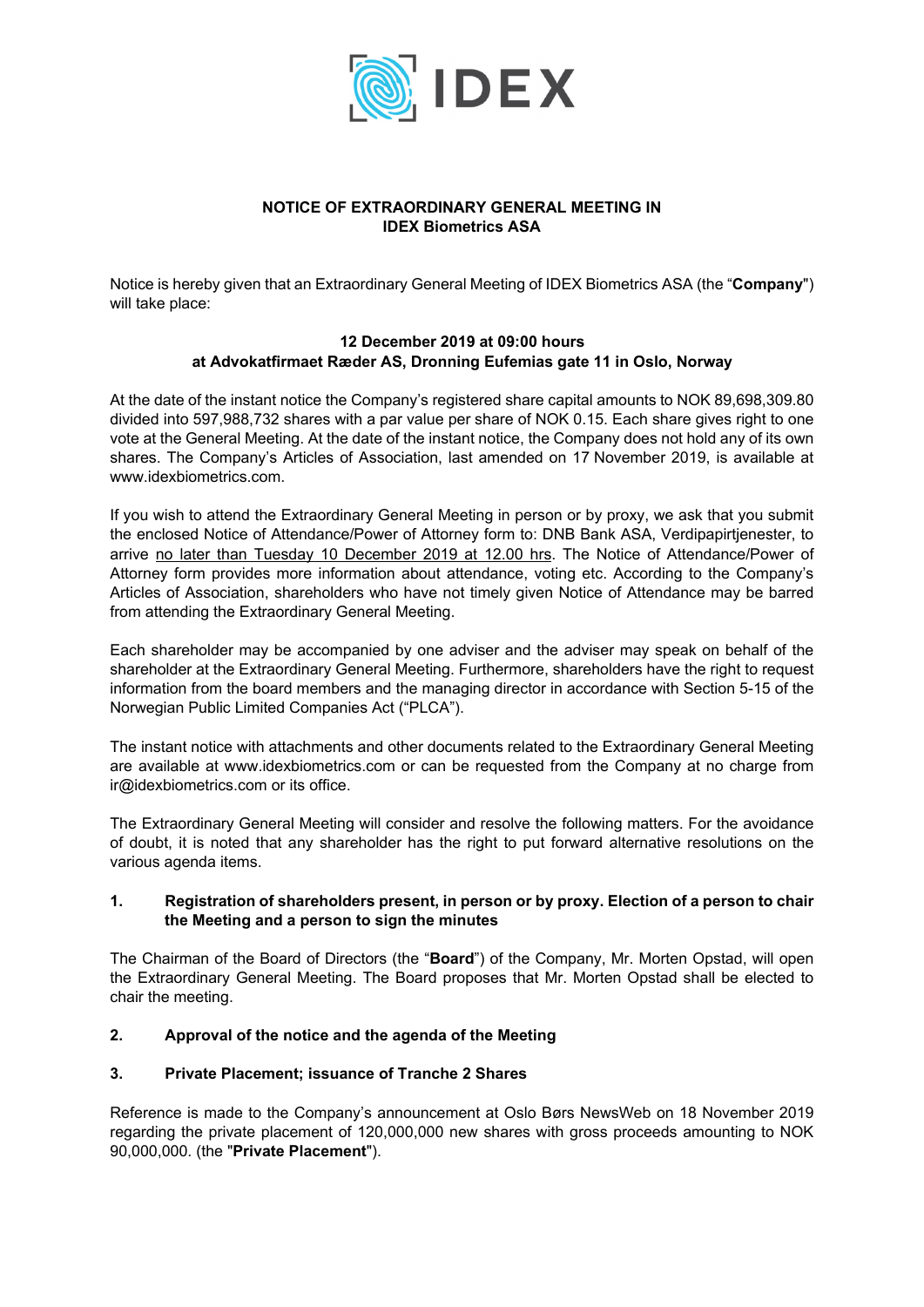The Board of Directors had in place an authorization from the 2019 Annual General Meeting to issue shares in connection with private placements. As such authorization could not cover the entire Private Placement, and as the listing on Oslo Børs of new shares representing 20% or more of the Company's share capital, calculated over a period of 12 months, requires the issuance of a listing prospectus, the Private Placement has been structured as follows:

The Private Placement is divided into:

- i) one tranche consisting of 55,425,407 new shares, representing less than 10% of the outstanding share capital ("**Tranche 1**" and the new shares issued thereunder the "**Tranche 1 Shares**"); and
- ii) one tranche consisting of 64,574,593 new shares ("**Tranche 2**" and the new shares issued thereunder the "**Tranche 2 Shares**").

The Tranche 1 Shares were resolved issued by the Board of Directors on 17 November 2019 pursuant to the board authorization to issue shares given by the 9 May 2019 Annual General Meeting. This share capital increase and the issuance of the Tranche 1 Shares will be completed as soon as reasonably practicable.

The issuance of the Tranche 2 Shares remains subject to approval by the Extraordinary General Meeting.

The Private Placement structure of the transaction will inherently require a waiver of existing shareholders' preferential rights to subscribe for new shares. The Board considers such structure and waiver necessary and appropriate in the interest of time and successful completion. Further, the subscription price is substantially equal to the closing price of the Company's share on 15 November 2019, as reported by the Oslo Stock Exchange.

Further to the foregoing, the Board of Directors proposes that the Extraordinary General Meeting passes the following resolution:

*It is resolved that the Company's share capital is increased with NOK 9,686,188.95 from NOK 98,012,120.85 to NOK 107,698,309.80 by issuance of 64,574,593 new shares, each having a par value of NOK 0.15, for a subscription price per share of NOK 0.75. The total par value of NOK 9,686,188.95 shall be added to the share capital of the Company, white the remaining NOK 38,744,755.80 is share premium. The new shares may be subscribed for by the investors who subscribe for Tranche 1 Shares. The existing shareholders' preferential right is deviated from. Subscription for the new shares shall be made on a separate subscription form. The subscription shall be made no later than 20 December 2019 (or such later date as determined by the Board, but no later than 31 January 2020). The subscription price shall be paid within 20 December 2019 to a bank account specified by the Company in writing (or such later date as agreed by the Board of Directors, but no later than 31 January 2020). The new shares shall carry shareholder rights, including right to dividends or other distributions that are declared, from registration of the share capital increase in the Norwegian Register of Business Enterprises. The estimated costs related to the private placement, both Tranche 1 and Tranche 2, are approximately NOK 0.3 million, which includes fees to the legal advisors assisting on the placement.* 

# **4. Amendment of Articles of Association**

By reason of the proposed share issue in agenda item 3, the Board of Directors proposes that Section 5 of the Company's Articles of Association is amended to read:

*"The Company's share capital is 107,698,309.80 NOK divided into 717,988,732 shares, each with a nominal value of 0.15 NOK per share and issued in name."*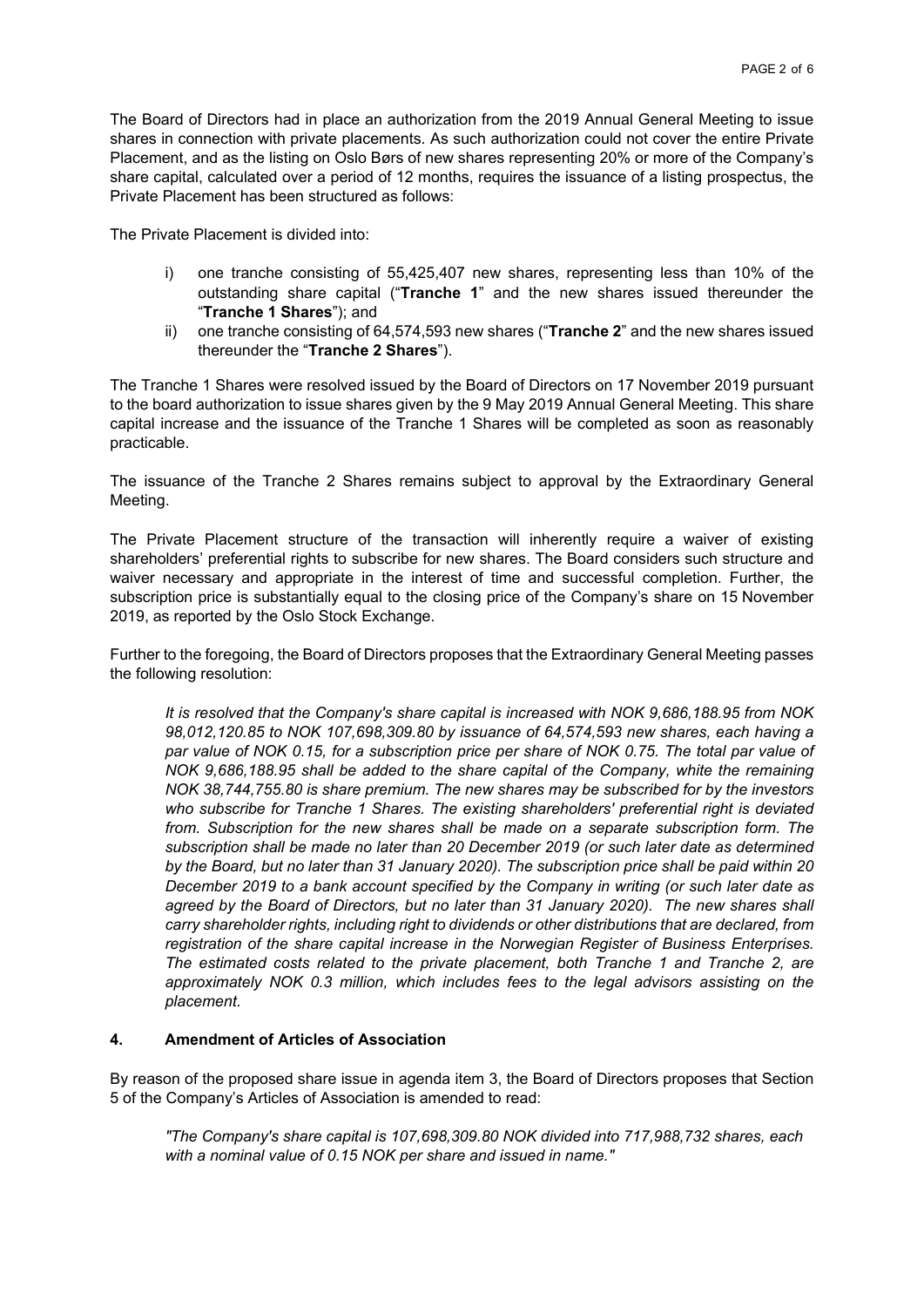## **5. 2020 Employee Share Purchase Plan**

The Board intends to resolve a new employee share purchase plan, in which the employees of the Company or any of its subsidiaries, for such period as determined by the Board, in accordance with the proposed Board authorization in this agenda item 5 (b), may convert a certain portion of the employee's cash remuneration from the Company or its subsidiaries to shares in IDEX (the "2020 Employee Share Purchase Plan"). The number of shares that may be awarded to the employee shall be calculated based the volume-weighted average price of the share over the 10 trading days immediately preceding the purchase date, with, at the Board's discretion, a discount of, at a maximum, 15% from such average price. The same terms would apply for all employees in the group subject to regulations in the respective countries.

Reference is made to the binding guidelines for remuneration of the management resolved by the Annual General Meeting on 9 May 2019. The Board seeks shareholder approval that managers can participate in the 2020 Employee Share Purchase Plan, which formally would represent share-based remuneration to management, cf. Section 6-16a of the PLCA.

The Board proposes a separate Board authorization to issue new shares, in order to facilitate the implementation of the 2020 Employee Share Purchase Plan. To enable the 2020 Employee Share Purchase Plan to operate through the full calendar year 2020, the authorization shall expire on the date of the 2021 Annual General Meeting, however no later than 20 June 2021.

On this background, the Board proposes to the Extraordinary General Meeting the following resolution:

## *(a) Remuneration to the management*

*"It is resolved that the management may elect to receive share-based remuneration in*  accordance with the 2020 Employee Share Purchase Plan as determined by the Board of *Directors, on the same terms as all other employees in the group."* 

#### *(b) Board authorization to issue shares in connection with 2020 Employee Share Purchase Plan*

- *1. The Board of Directors of IDEX Biometrics ASA ("the Company") is authorized to accomplish one or more share capital increases by issuing new shares. The total amount by which the share capital may be increased is NOK 4,900,606.04 (representing 5 per cent of the registered share capital of the Company following registration of Tranche 1). Any previous authorizations given to the Board to issue shares shall be, and hereby are,*  withdrawn with effect from the date this authorization is registered in the Register of *Business Enterprises (not including, for the avoidance of doubt, the authorizations contained in agenda item 6).*
- *2. The authorization may be used in connection with the award of shares in the Company to employees in the Company or any of its subsidiaries under the terms and conditions of the 2020 Employee Share Purchase Plan, whereby such employees may convert a certain portion of the employee's cash remuneration from the Company or its subsidiaries to shares in IDEX (the "2020 Employee Share Purchase Plan"). The number of shares that may be awarded to the employee shall be calculated based on the volume-weighted average price of the share over the 10 trading days immediately preceding the purchase date, with, at the Board's discretion, a discount of, at a maximum 15% from such average price. The authorization does not comprise share capital increases in connection with mergers, cf. Section 13-5 of the PLCA.*
- *3. In the event the Company's share capital or nominal value per share is changed by way of a capitalization issue, stock split, stock consolidation etc., the maximum nominal value of the shares that may be issued under this authorization shall be adjusted accordingly.*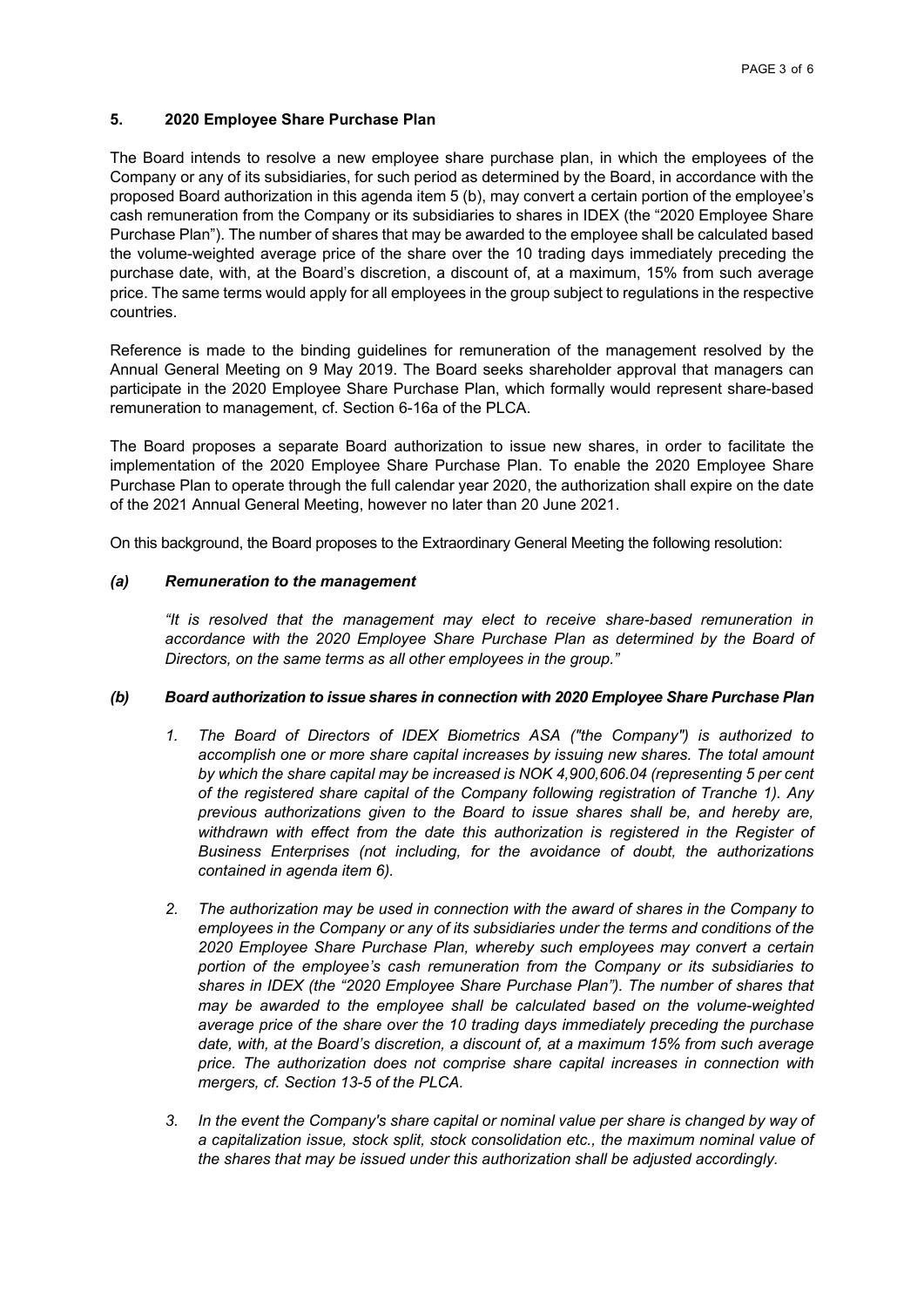- *4. Existing shareholders are waiving their pre-emptive right to subscribe for shares according to the PLCA in the event of a share capital increase as authorized herein.*
- *5. The Board is authorized to decide upon the subscription terms, including issue price, date of payment and the subscribers' right to sell shares to others.*
- *6. Payment of share capital in connection with a share capital increase authorized herein may be made by way of non-cash contribution and other special subscription terms, as same are provided in Section 10-2 of the PLCA.*
- *7. The Extraordinary General Meeting authorizes the Board to amend the Company's Articles of Association concerning the size of the share capital when the instant authorization is used.*
- *8. The authorization shall be valid until the 2021 Annual General Meeting, but not later than 30 June 2021.*
- *9. The new shares, which may be subscribed for according to this authorization, shall have right to dividends declared subsequent to the subscriber having paid the subscription price and the associated share capital increase having been registered in the Register of Business Enterprises. In other respects, the shares shall have shareholder rights from the time of issuance, unless the Board determines otherwise.*
- *10. Shares that are not fully paid cannot be transferred or sold.*

## **6. Renewal of the Board authorization to issue new shares**

The Board proposes to renew the Board authorisation granted by the Annual General Meeting on 9 May 2019 which allows the Board to issue new shares in connection with private placements and rights issues, as the issuance of the Tranche 1 Shares according to Board resolution on 17 November 2019 utilized the full scope of said Board authorization (see agenda item 3 above).

Generally, as the Company is working to further develop its business operations, it may be necessary that the Board is able to commit transactions on a short notice. The required 21-days' notice for a general meeting may delay this process.

The Board proposes that the board authorizations shall be maximized individually and collectively to a total nominal value of NOK 9,801,212.08, representing 10 per cent of the share capital of the Company at the time of this authorization (including the share capital increase in connection with Tranche 1 of the Private Placement resolved on 17 November 2019).

The Board proposes that the authorizations shall expire on the date of the 2020 Annual General Meeting, however no later than 30 June 2020.

By reason of the above, the Board proposes the adoption of the following separate authorizations to the Board to issue shares:

#### *(a) Board authorization to issue shares in private placements*

*1. The Board of Directors of IDEX Biometrics ASA ("the Company") is authorized to accomplish one or more share capital increases by issuing new shares. The total amount by which the share capital may be increased is NOK 9,801,212.08 (representing 10 per cent of the registered share capital of the Company following registration of Tranche 1). Moreover, under no circumstances shall the sum of capital increases that may be accomplished by the Board collectively under this agenda item 6 exceed NOK 9,801,212.08. Any previous authorizations given to the Board to issue shares shall be, and*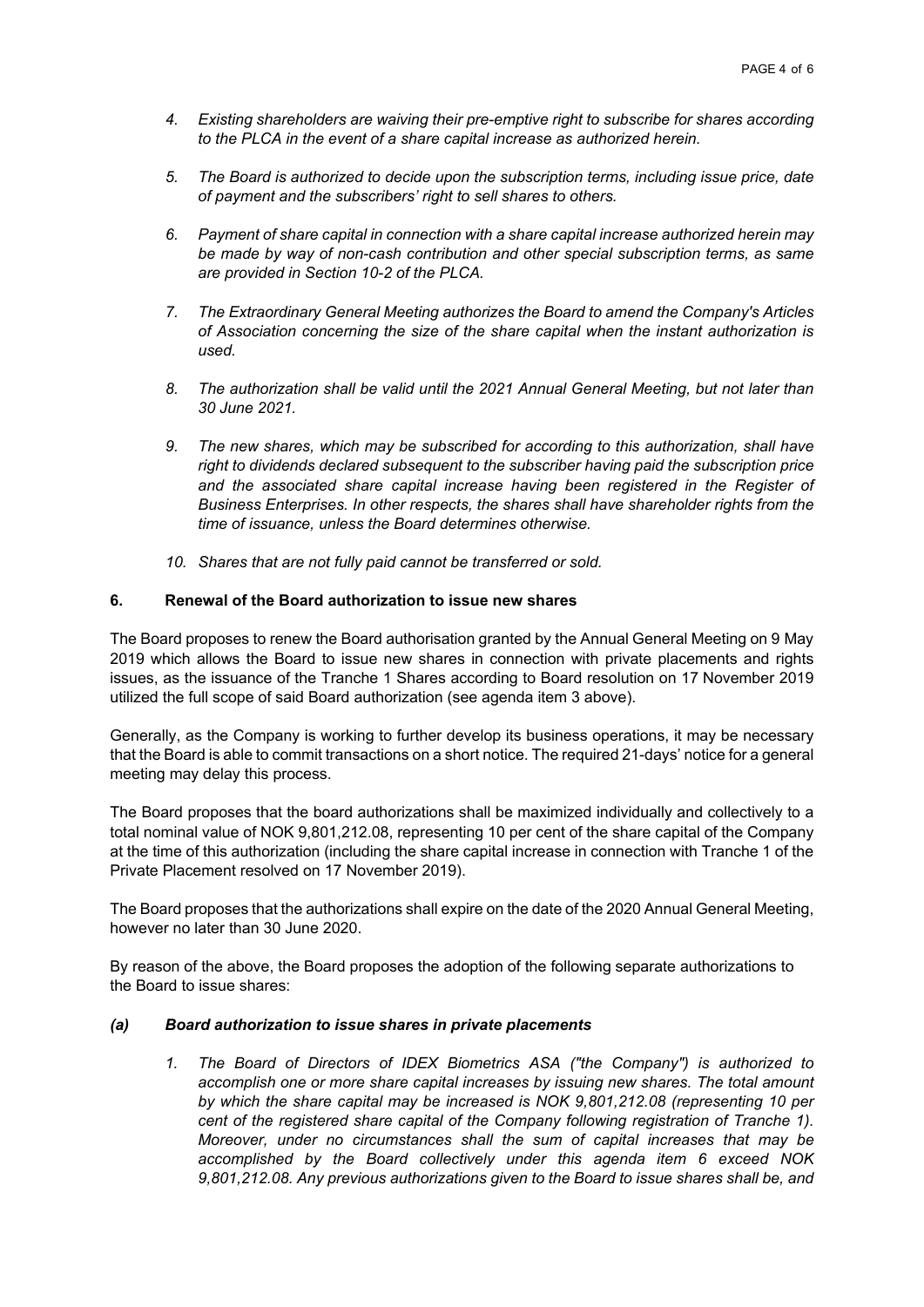*hereby are, withdrawn with effect from the date this authorization is registered in the Register of Business Enterprises (not including, for the avoidance of doubt, the other authorizations contained in agenda items 5 and 6).* 

- *2. The authorization may be used in connection with private placements and share issues to suitable investors (may be existing and/or new shareholders, hereunder employees in the Company) in order to raise additional capital for the Company. The authorization does not comprise share capital increases in connection with mergers, cf. Section 13-5 of the PLCA.*
- *3. In the event the Company's share capital or nominal value per share is changed by way of a capitalization issue, stock split, stock consolidation etc., the maximum nominal value of the shares that may be issued under this authorization shall be adjusted accordingly.*
- *4. Existing shareholders are waiving their pre-emptive right to subscribe for shares according to the PLCA in the event of a share capital increase as authorized herein.*
- *5. The Board is authorized to decide upon the subscription terms, including issue price, date of payment and the subscribers' right to sell shares to others.*
- *6. Payment of share capital in connection with a share capital increase authorized herein may be made by way of non-cash contribution and other special subscription terms, as same are provided in Section 10-2 of the PLCA.*
- *7. The Extraordinary General Meeting authorizes the Board to amend the Company's Articles of Association concerning the size of the share capital when the instant authorization is used.*
- *8. The authorization shall be valid until the 2020 Annual General Meeting, but not later than 30 June 2020.*
- *9. The new shares, which may be subscribed for according to this authorization, shall have right to dividends declared subsequent to the subscriber having paid the subscription price and the associated share capital increase having been registered in the Register of Business Enterprises. In other respects, the shares shall have shareholder rights from the time of issuance, unless the Board determines otherwise.*
- *10. Shares that are not fully paid cannot be transferred or sold.*

#### *(b) Board authorization to issue shares in rights issues*

- *1. The Board of Directors of IDEX Biometrics ASA ("the Company") is authorized to accomplish one or more share capital increases by subscription for new shares. The total amount by which the share capital may be increased is NOK 9,801,212.08 (representing 10 per cent of the registered share capital of the Company following registration of Tranche 1). Moreover, under no circumstances shall the sum of capital increases that may be accomplished by the Board collectively under this agenda item 6 exceed NOK 9,801,212.08. Any previous authorizations given to the Board to issue shares shall be, and hereby are, withdrawn with effect from the date this authorization is registered in the Register of Business Enterprises (not including, for the avoidance of doubt, the other authorizations contained in agenda items 5 and 6).*
- *2. The instant authorization may be used in connection with rights issue to existing shareholders of the Company in order to raise additional capital for the Company. The authorization does not comprise share capital increases in connection with mergers, cf. Section 13-5 of the PLCA.*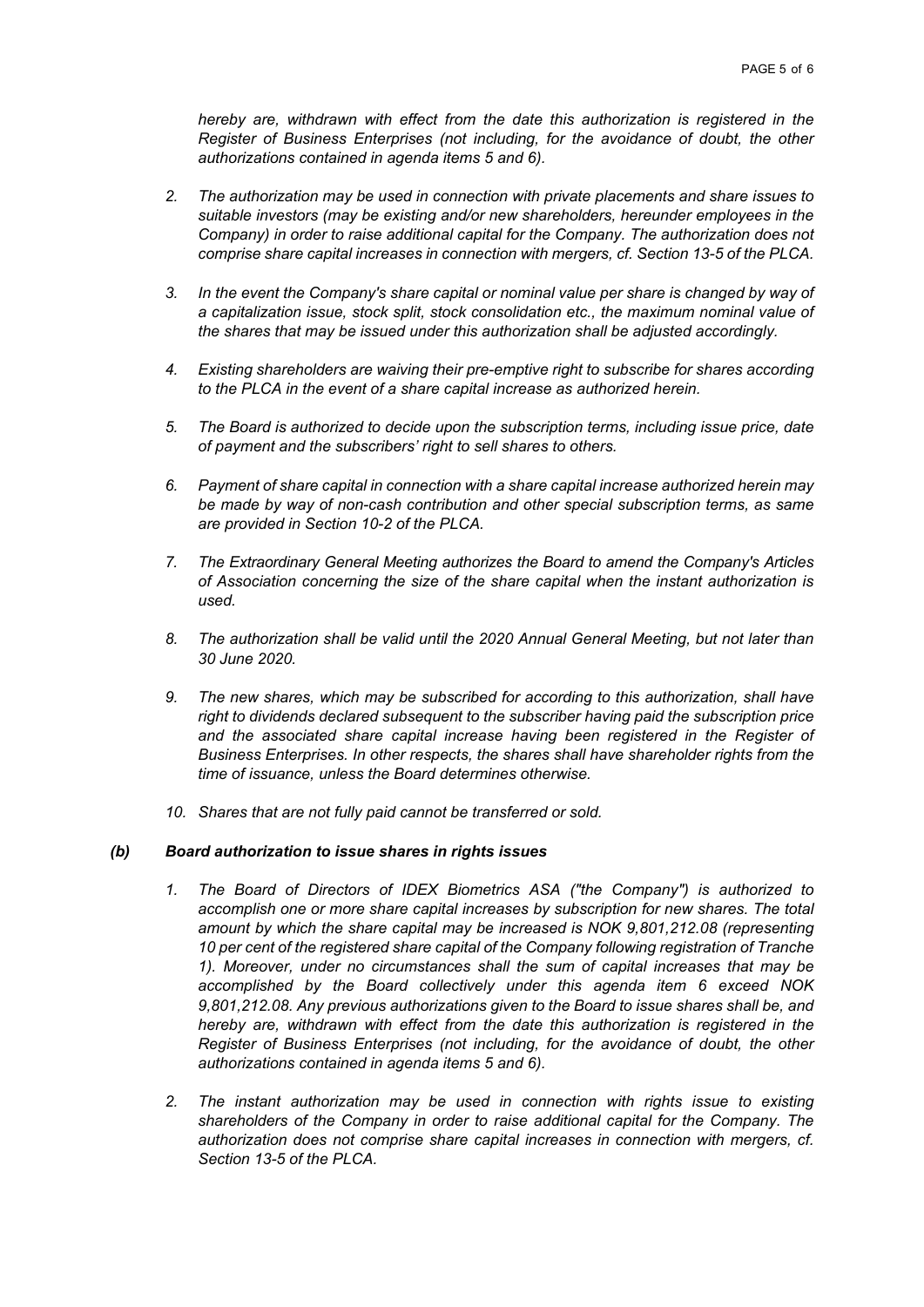- *3. In the event the Company's share capital or nominal value per share is changed by way of a capitalization issue, stock split, stock consolidation etc., the maximum nominal value of the shares that may be issued under this authorization shall be adjusted accordingly.*
- *4. The Board is authorized to decide upon the subscription terms, including issue price, date of payment and the subscribers' right to sell shares to others.*
- *5. Payment of share capital in connection with a share capital increase authorized herein may be made by way of non-cash contribution and other special subscription terms, as same are provided in Section 10-2 of the PLCA.*
- *6. The Extraordinary General Meeting authorizes the Board to amend the Company's Articles of Association concerning the size of the share capital when the instant authorization is used.*
- *7. The authorization shall be valid until the 2020 Annual General Meeting, but not later than 30 June 2020.*
- *8. The new shares, which may be subscribed for according to this authorization, shall have right to dividends declared subsequent to the subscriber having paid the subscription price and the associated share capital increase having been registered in the Register of Business Enterprises. In other respects, the shares shall have shareholder rights from the time of issuance, unless the Board determines otherwise.*
- *9. Shares that are not fully paid cannot be transferred or sold.*

## **7. Amendment to the Articles of Association**

The Company is relocating its business office to a new address, and, through such relocation, is changing the municipality in Norway in which the Company has its office. The new business address is Dronning Eufemias gate 16, 0191 Oslo, Norway. The Board proposes to amend the Company's Articles of Association in order to reflect this.

The Board proposes that Section 3 of the Company's Articles of Association is changed from:  *"§3 The business offices are in Bærum municipality, Norway."* 

to the following:

 *"§3 The business offices are in Oslo municipality, Norway".*

\*\*\*\*\*

Oslo, 21 November 2019 IDEX Biometrics ASA

Morten Opstad, Chair of the Board of Directors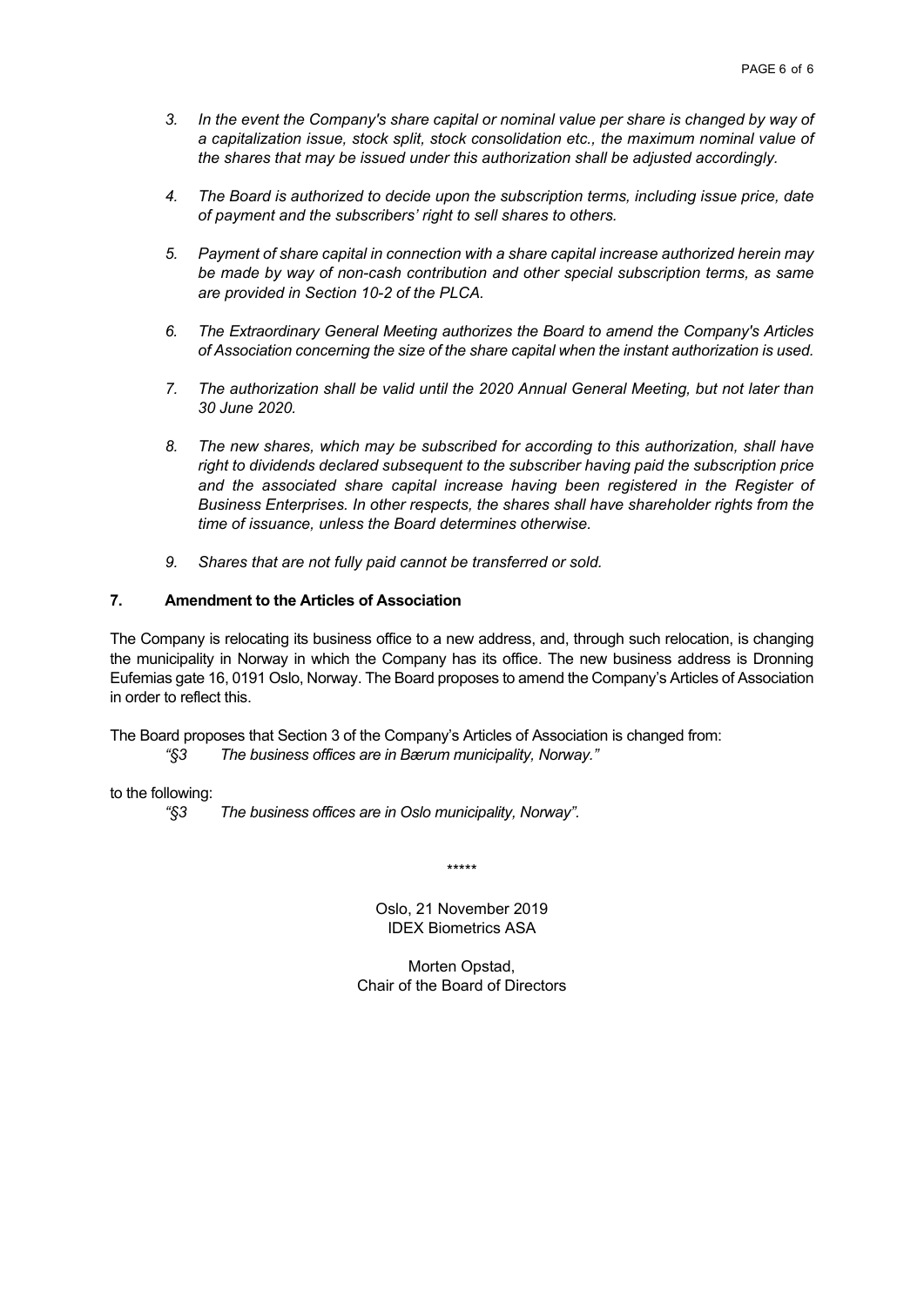

#### **Ref no: PIN code:**

# **Extraordinary General Meeting**

The Extraordinary General Meeting of IDEX Biometrics ASA will be held on 12 December 2019 at 09.00 hrs. at Advokatfirmaet Ræder AS, Dronning Eufemias gate 11 in Oslo, Norway

If the above-mentioned shareholder is an enterprise, it will be represented by:

> Name of enterprise's representative (To grant a proxy, use the proxy form below)

### **Notice of attendance**

The undersigned will attend the Extraordinary General Meeting and vote for:

\_\_\_\_\_\_\_\_\_\_\_\_\_\_\_\_\_\_\_ Own shares

This notice of attendance must be received by DNB Bank ASA no later than 10 December 2019 at 12.00 hrs. **Notice of attendance may be sent electronically at https://www.idexbiometrics.com/investors/general-meetings/ or through VPS Investor Services.** To access the electronic system for notification of attendance or to submit your proxy, through the Company's website, the above-mentioned reference number and PIN code must be stated. The notice may also be sent by e-mail to genf@dnb.no, regular mail to DNB Bank ASA, Registrar's Department, P.O.Box 1600 Sentrum, NO-0021 Oslo, Norway. Fax is not available.

Place Date Date Shareholder's signature  **(Sign only if attending personally. To grant a proxy, use the form below)** 



#### **Proxy without voting instructions The Community Community Ref no: PIN code:** PIN code:

This proxy form is to be used for a proxy without voting instructions. To grant a proxy with voting instructions, please use page 2.

If you do not attend the Extraordinary General Meeting in person, this proxy may be used by a person authorised by you, or you may send the proxy without naming the proxy holder, in such case, the proxy will be deemed to be given to the Chair of the Board or a person authorised by the Board. The proxy must be dated and signed.

The proxy form should be received by DNB Bank ASA, Registrar's Dept no later than10 December 2019 at 12.00 hrs. **The proxy may be sent electronically at https://www.idexbiometrics.com/investors/general-meetings/ or through VPS Investor**  Services. The proxy form may also be sent by e-mail to genf@dnb.no, regular mail to DNB Bank ASA, Registrar's Department, P.O.Box 1600 Sentrum, NO-0021 Oslo, Norway. Fax is not available.

The undersigned The undersigned the undersigned the two is the two is the two is the two is the two is the two i

 $\Box$  the Chair of the Board (or a person authorised by the Board), or

\_\_\_\_\_\_\_\_\_\_\_\_\_\_\_\_\_\_\_\_\_\_\_\_\_\_\_\_\_\_\_\_\_\_\_\_\_\_\_\_\_\_\_\_\_

(Name of proxy holder in capital letters)

a proxy to attend and vote for my/our shares at the Extraord. General Meeting of IDEX Biometrics ASA on 12 Dec. 2019.

Place Date Shareholder's signature  **(Signature only when granting a proxy)** 

With regard to rights of attendance and voting, reference is made to the Norwegian Public Limited Liability Companies Act, in particular Chapter 5. If the shareholder is a company, the company's certificate of registration must be attached to the proxy.